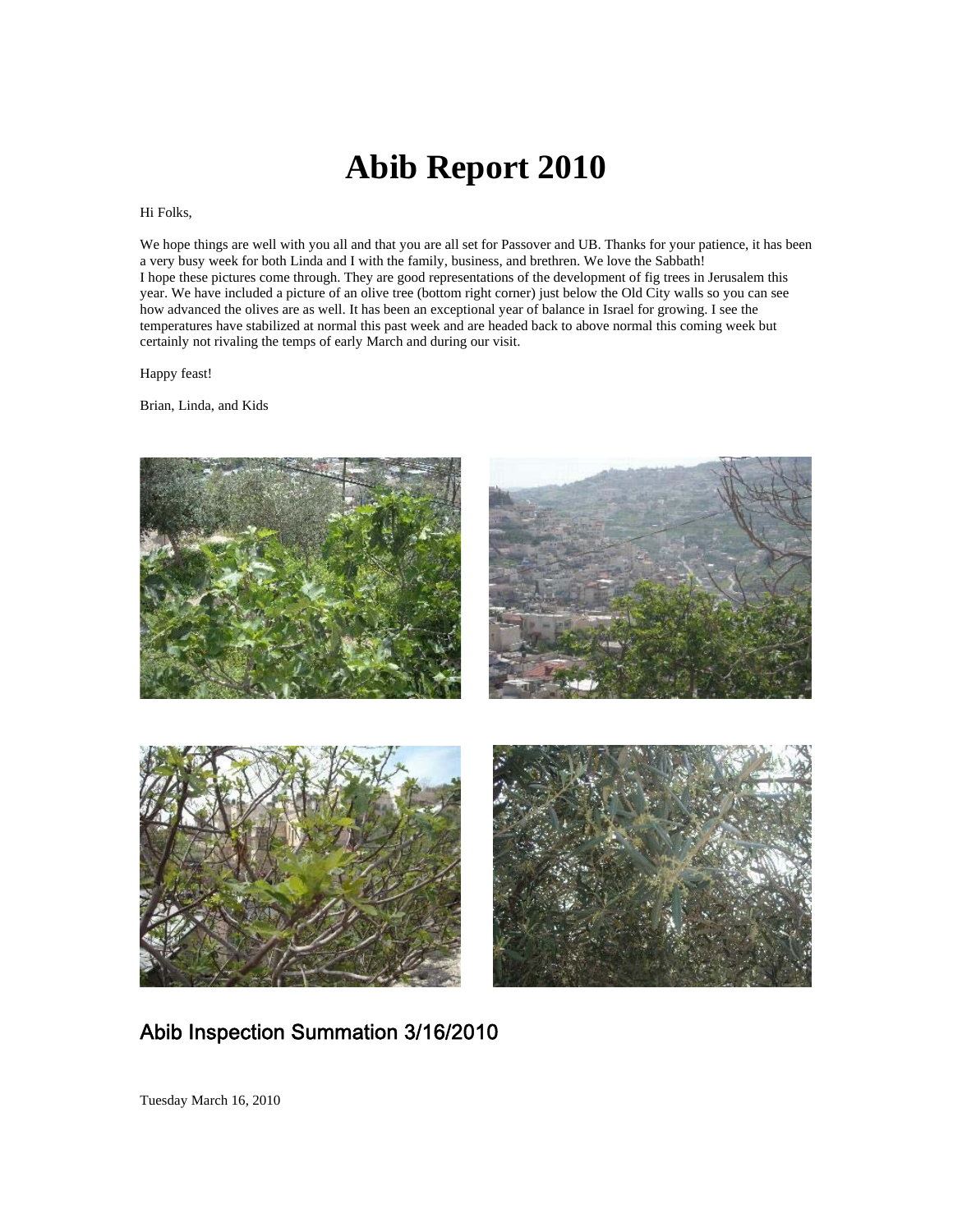Summation of this year's inspection results and caution for 2011

Dear Brethren,

We hope things are well with you and that you are preparing for Passover and the Days of Unleavened Bread. We have had a very interesting trip to Israel this year. I knew prior to leaving that it would have some new learning opportunities available. The reason I knew this is because I follow the weather in Israel starting in January. I utilize several different online services to do so. I have done this for a number of years, to establish a pattern of the best growing conditions for the barley crop there when addressing meteorological factors. I take the current years data and compare it to the long term monthly average data. I have 3 sources which I have downloaded the data from. You can get all the monthly data for high temps, low temps, mean temps, dew point, wind speed, precipitation, etc. As well you can get record high and low temps, rain and snow, etc. These are very valuable tools to utilize to help us develop the meteorological patterns, which promote the early or late growth of the self-seeded barley crop in Israel. It is a very simple process that anyone can follow.

For instance the average high for the month of Feb in Jerusalem is 53 F with an average low of 40 F. (All the providers of the data are usually within 1 degree of each other). The average mean temperature is 47 F. This past February broke all the averages with temperatures well above them for many days on end. Some days completely shattering them! That tells us that the young barley will be very "happy" in the sun for barley loves the sun if it has the root to utilize it. With adequate water they will grow and mature rapidly. Such was the case this year. March picked up where February left off. The old high temp for Jerusalem in March was 86 F. The first 15 days of March set a lot of local records. This is the reason we have found such a balance in all the crops throughout the country regardless of the altitude or region. Lets use the wheat crop for an example. If you look at a picture of fields in the Negev and the Golan Heights you could not tell the difference for their appearance as to development. This has been a very big lesson for me personally, for prior to this year I would have said it probably could not happen based on my experiences conducting inspections here over the past nine years. All the indicators that we track that go along with the prelude to the month of Abib have been exceptional over the past 3 months time frame.

The growth of the grapes has been an eye opener as well. Some vineyards are more then 50% leafed out. The sour grape is well into bud in many of them. (Even in Jerusalem vines are starting to leaf out). This has been the case throughout all our travels in every region and altitude this year.

The migrating storks are another. We have seen thousands upon thousands of them coming up through the Jordan Valley and elsewhere in the country. These very large magnificent birds are incredible to watch. When flying north they ride the thermals rising from the heated surface of the earth. They form giant "twisters" as they do so. It resembles a funnel in design. They follow the Rift Valley (the Jordan Valley is the northern extent of it) up from Africa to their summer nesting sites in Europe. Never have we seen the numbers even close to this years.

The red anemones are another one of our indicators. They are just beautiful. I have forwarded a picture in the last report of one field where the crops have not yet overpowered them with their own growth as in the case in so many fields this year. We have mentioned them often in the past as to their timing with the aviv stage of the barley.

I mentioned the fig trees in an earlier report as well without saying much. It is something I am still patterning to be sure it coincides with the aviv stage as well. One of the brethren, Peter (I don't use last names unless given permission) had suggested it prior to this years search. I found this significant for it has been on my mind for several years. This year is starting to confirm it as an indicator as it should be based on Christ's teaching to us in Matt 24:32 "Now learn the parable from the fig tree: when it's branch has already become tender (Greek, hapalos meaning soft) and puts forth leaves, you know that summer is near.

There are several species of figs that grow in Israel. Every one of them we looked at had good foliage developing, with two species having fruit growing. There are early figs and late figs found in Israel and they are harvested from June until September. I will attempt to attach some pictures of them for you to see. We will follow this as a pattern for at least one more year to see at what stage the trees are at when the barley will be aviv.

And then there is the barley itself. In our traditional fields we could not find one plant still in the boot. It was difficult to even find a latecomer in the flowering stages. However we did observe some barley in the flowering stages where it was shaded from full sun but not much and not in our traditional early barley fields. This year most of the north of the country beats out the center and the south regions. The area around Beit Shean, from the head of the Jezreel Valley, north to the Sea of Galilee is the big winner. I never thought I would ever see that happen.

Lots of learning this year and it may be the calm before the storm. I will explain what I mean by that in a moment, for God always provides for us prior to a time of trouble.

It is a responsibility for each of us to educate ourselves to the doctrines of God. This is very personal, as we probably already know. We are to only follow the instruction given in patterns throughout the Bible to establish the criteria of how we are to walk in the way of God. That falls under the category of using the spirit of God to the complete, thoroughly equipped for every good work. We are not to follow another blindly or be lazy in our responsibility of proving what others say by sifting it through the Word of God. We are also required to use the spirit God has given to every man for learning and understanding the things of man. Agricultural practices are a big part of this understanding, for God has utilized them as examples and criteria necessary for gaining wisdom as to the plan of Salvation and the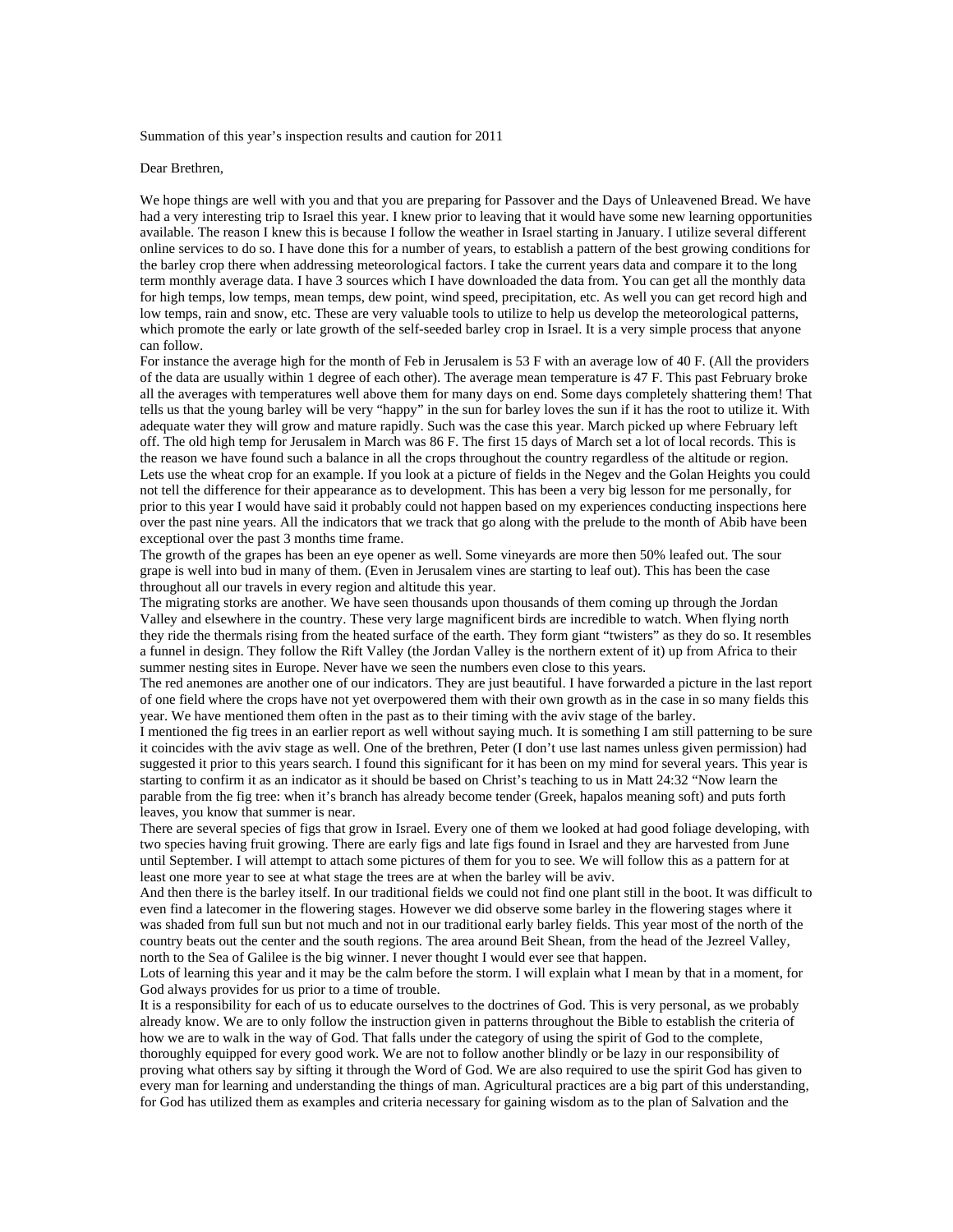appointed times important to it..

All too often we as people take someone's opinion without researching the subject thoroughly. That's okay when buying an ice cream cone but not with the plan of salvation, and worshiping God in spirit and truth. God has given us a lot of instruction about many agricultural patterns so we can discern

the right way and the wrong way of doing something as to His intent and meaning. I will put together some of them as they pertain to the subject at hand such as where does God say we plant crops, graze cattle and sheep, etc. at a later date. Some have been inserted into prior reports this year to illustrate their importance to our gaining knowledge, then understanding, and as a result of that wisdom to the dismay of mans folly. For now I want to caution any brethren who look to the lunar aviv calendar to be very aware of what you are doing. There are many deceived people who are deceiving others, some for the sole purpose of growing their ranks for prestige, and for filling their wallet. As members of the body of Christ we do not want to be choked out by thistles before our time of reaching maturity. Luke 6:43-45 is a lesson we need to all learn. We are to have a good understanding of the subject of aviv. We cannot mix a piece of pork with a bunch of beef and declare it is okay to eat because it looks and tastes like beef. Look deeply brethren and do not be easily deceived! Trust no one and that means me as well. Prove all things. Those of the body of Christ understand the significance of the wave sheaf, which is offered during the Days of Unleavened Bread and its representation as to our risen Christ/Messiah. We also understand the role as the Lamb of God, our Passover Sacrifice. Both of these are to be tamin or without blemish. God teaches us that no lamb with a blemish could be used for the Passover sacrifice. No three legged; one-eyed lamb cuts the mustard! It needs to be perfect and complete. That very same thing applies to the wave sheaf of barley. Both the lamb and the barley are representative of our Savior, one for His death and the forgiveness of sin, the other for His resurrection unto life eternal and the promise of the hope of such for us. Those who reject that our Savior has come already and fulfilled those roles tend to be careless about such things, even to the point of calling Him a false prophet and many such things.

We have a wonderful lesson given to us by Christ. You can find it in Matthew 13:1-9, Mark 4:1-9, and Luke 8:4-8. They all teach us the same spiritual and agricultural lessons. We call it the parable of the sower. Matthew 13:5-6, "Some fall on stony places, where they did not have much earth, and they immediately sprang up because they had no depth of earth. But when the sun was up they were scorched, and because they had no root they withered away." Verse 8, "But others fell on good ground and yielded a crop: some a hundred fold, some sixty, some thirty. He who has ears to hear let him hear."

This is right out of the mouth of our Savior, our Wave Sheaf. We are to be of His body. He is providing an incredible crop from good ground as such, not from stony ground.. The symbolism is lost on those who are not called of the Father. It has no connect for them so they attempt to trivialize such important examples and lessons. Brethren our wave sheaf of barley to start the biblical year has to follow the same biblical and agricultural patterns and lessons taught by Christ.

Many of the inspectors over the years have witnessed exactly what Christ has just taught us. Barley, which has sprouted quickly, grown to the head and died a premature death before maturing is not acceptable to God for any offering let alone one representing our Savior. It is a counterfeit! Do not be deceived by those who push it as acceptable, for it is a fraud with no life in it. It is not tamin; without blemish, perfect, and complete. We have emphasized over the years that aviv is not a look but a stage of maturity at which the seed can reproduce itself. Barley that has sprung up on stony and rocky ground can live long enough to produce a head but it dies before it reaches maturity. You have a stalk with a head but it died before it could fill up and produce a seed that could reproduce. It is empty in that regard even though it "looks" the part. It reminds me of the parable of the 10 virgins. All ten arose and trimmed their lamps. The Greek word for trimmed means adorned the outside. But as we know only 5 had filled their lamps with oil. They all looked good on the outside but 5 were empty and useless for the required function.

I have a very good reason for bringing this up at this time. This terrible hoax and deception was fostered on many of the brethren some years ago to facilitate the start of the biblical New Year. Our position and all our information on that year's inspection are on our site. There were not fields of acceptable mature barley growing anywhere in Israel be it self seeded or otherwise from good ground not even close. Dead, useless, blemished, barley from stony and rock strewn hillsides was used to deceive many.

I have a brother in Christ who points out to me that I facilitated that because of the very reports I put out. He tells me I should have been clearer in my terminology and other things. Now he may have a point but he may not. Three very experienced inspectors and not just I wrote all of the reports we put out that year. That is important for many reasons. I guess if we erred it was assuming the readers understood what we understood. From that day forward it has been a personal mission of mine to try and educate brethren to what is acceptable and what is not in the inspection process using biblical and agricultural examples, and defining what we mean by them. This is why we published the booklet "The Abib of God, how to determine the state of aviv barley in Israel". It is also the reason we provide a lot of information in our reports.

We must all get involved in the process of understanding all its biblical and agricultural components so we are not fooled or deceived by another. That may become very relevant for 2011.

The end of the 12th lunar month in 2011 will take place at sunset on Sunday March 6th. At that time it will either be the start of the first or the 13th month. There are many years here in Israel where unacceptable barley from stony ground has died and turned color. It has always been unacceptable to us just as roadside barely has. Unfortunately there are those who have an agenda outside of Christ's clear direction who present it as acceptable.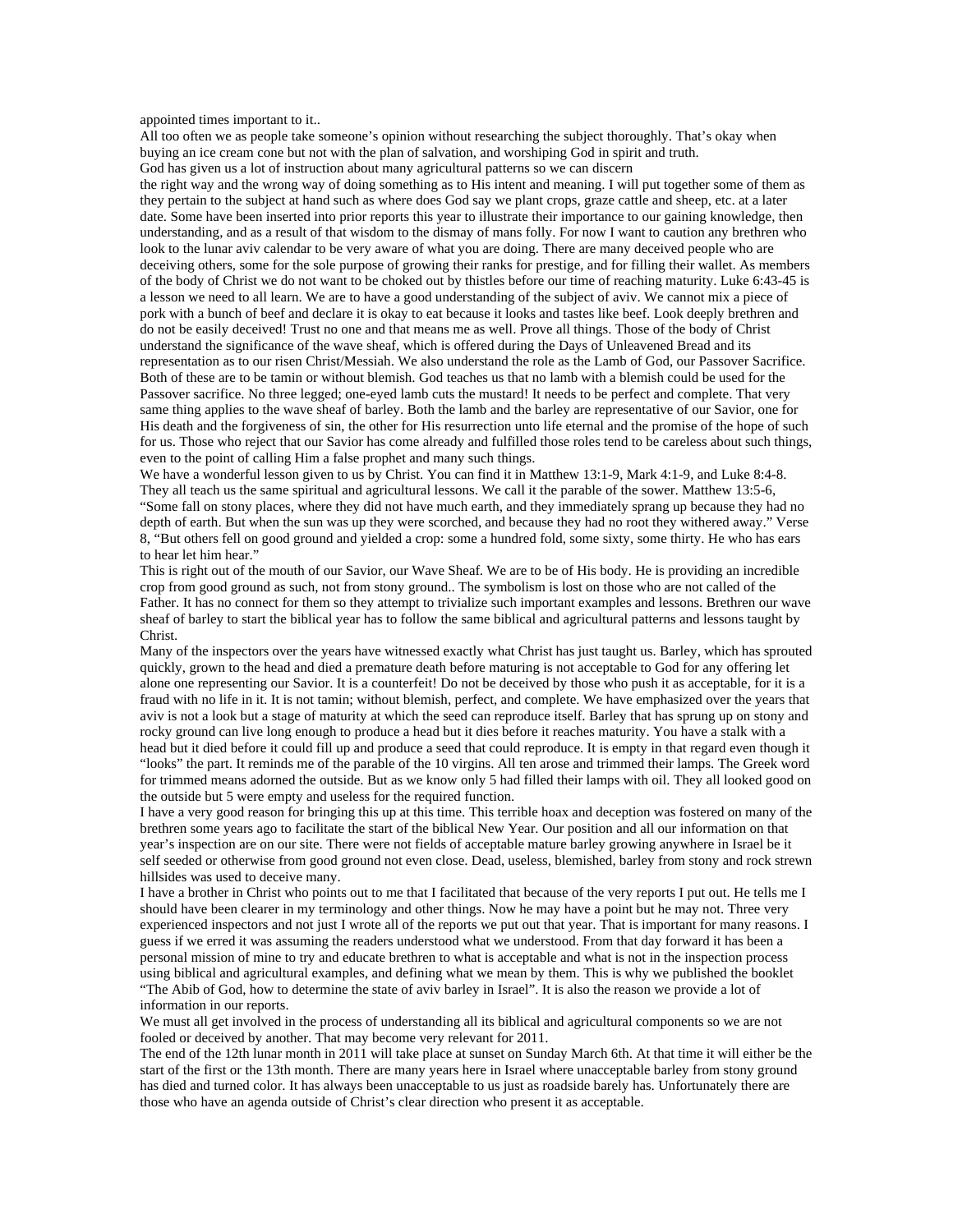As my grandmother always used to say to me, you can lead a horse to water, but you can't make it drink. All any of us can do for each other is articulate the hope that is in us. We need to educate ourselves to all the factors that go into making a biblically accurate agricultural decision on our own once the evidence is presented. For next year we will have to be ever so vigilant for another reason. We may experience a maxima of the sun, which occurs normally about every 11 years in a cycle. There are times when it moves out of this cycle into the 10th or 12th year. When a maxima occurs, solar flares can bombard the earth repeatedly. There are some beautiful effects and some terrible effects associated with it. You can look them up on the Internet in many locations including NASA's site. When it comes to grain crops it can have a very important effect. Research shows that during those years, yield production falls and prices increase because the crops mature very early and they do not have the normal time to fill out to their optimum size in the head. If one does occur next year we will know by January. All the data we have acquired over the years will be put to the test.

Please pick up the individual task of getting the weather data and follow it during the months of Jan, Feb, and March. You do not need to do it for every day but even a week at a time can prove very enlightening. Use this year's data and the inspection results to form a bench mark and evaluate everything else by it. There is obviously a reason why God prepared us the way He has this year. Often He does so in the calm before a storm. Lets prepare ourselves as to any and all eventualities pertaining to the determining of the state of aviv and the start of the first month of the Calendar of God and thus His appointed times of meeting with Him to worship Him in spirit and in truth. We all need to play an active part in the process, get knowledge and then understanding so we can gain wisdom to sift what is presented to us by men.

Our Peace we give to you,

Brian

### Fourth Report: 3/15/2010

Hi Folks,

Greetings from Jerusalem once again. We have come to the end of our field inspections for another year. Today we inspected some of our reliable locations in the N W Negev as well as the W Central Negev. We decided not to travel to the area's around Beer Sheva because of the intensity of the sand storm for it was bad enough in the western central locations.

We found the self seeded barley to be in very good health. For the most part it was in one form or the other of the dough stage. I do hope everyone has a copy of the chart we have provided. It is part of the booklet we have on line, explaining how to determine aviv in the land of Israel. We did find some barley which was already aviv on its own. Please remember aviv is a term we have assigned to a stage of physical maturity and not a color. It is when the seed can reproduce itself and nothing less. At that time it can be dried and ground into flour as we have demonstrated to all over the years to qualify under the minimum requirements for a wave sheaf offering of grain.

You will see from the pictures coming that some locations contained self seeded barley as far as you can see. We also have included some pictures of domestic barley, grapes, and a field of anemones growing. We have addressed the significance of them in the booklet and in reports over the years as to their timing each year.

In yesterdays report we included a picture of wheat so you could see how far along that crop is. Fields we had observed on Thursday that had started turning color in portions of them, have now turned in their entirety. That is the power of high temperatures, wind, and sun. (Harvesting practices today require the grain to be 12-14% dried to harvest with a combine for a lot of reasons. Such things are not required under the old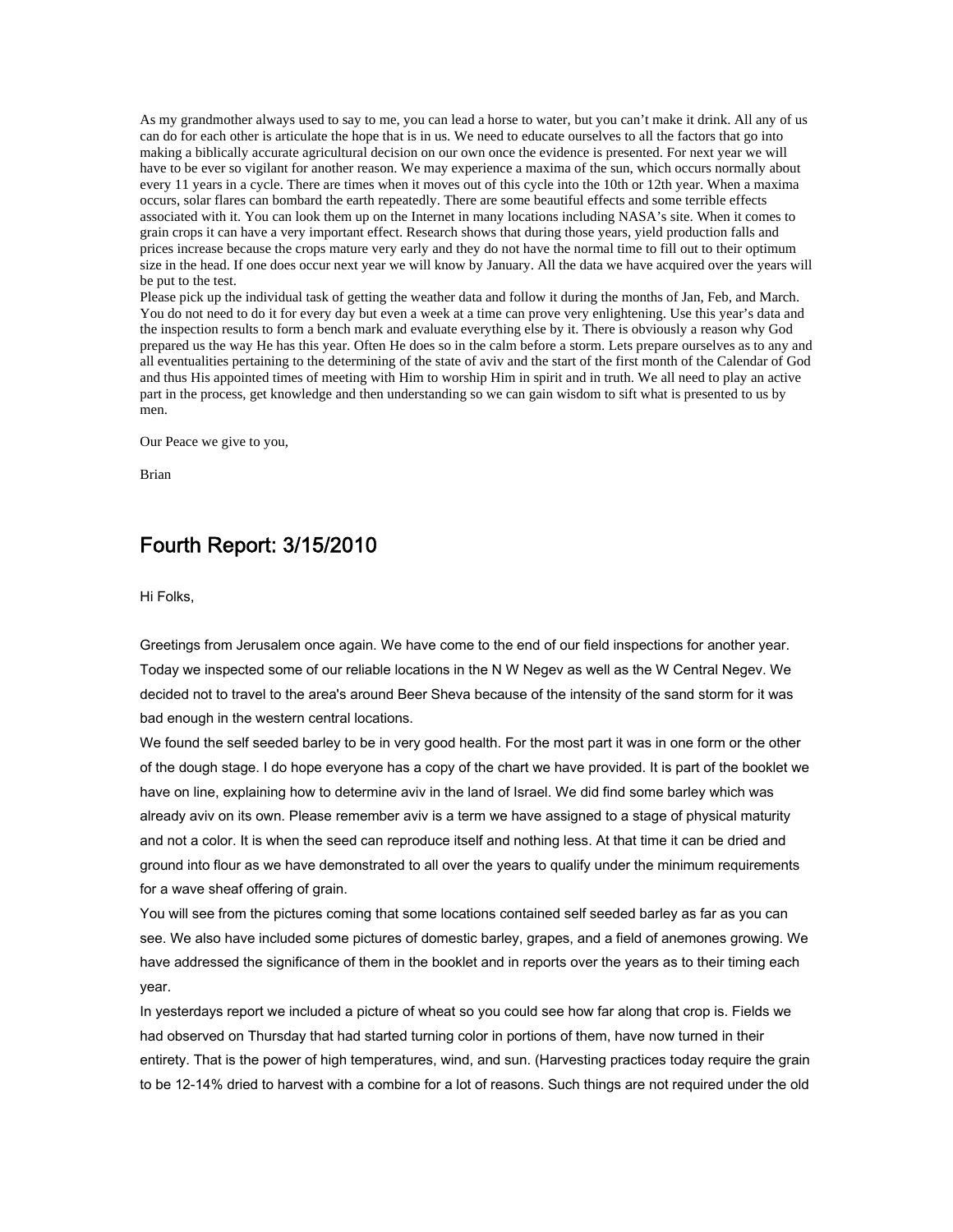hand and sickle method.)

This has been an exceptional year in Israel for the grain crops. It is the most balanced I have seen in 9 years of inspections. The absolute majority of our traditional locations were all in the dough stages of development whether in the north, central, or southern regions of the country. That has never been the case in previous years. That leads me to believe that the vast majority of a barley harvest would be focused around an intensely small window of time, maybe a 2-4 week window of the seven weeks allotted to it biblically. That is why we are instructed to put the sickle to the grain immediately upon its ripening and under such circumstances a lot of it would be left in sheafs to finish the drying stages with the reapers moving as quickly as possible to cut it. I will be talking about that as well as a lot of other things in our summation which I will probably send out tomorrow. In that I will address the year 2011 as well for it is a year we must all be vigilant in, so that we use only the bible to define what we are looking for as signs from our Creator as to the start of the year. Pierre has so accurately reminded me of this for the passover season is one of watching intently and being vigilant.

We were able to find a new location in the lower levels of the Judean Hills today that should prove very valuable to future inspections. It has very good soil and receives lots of sun but is not visible from the road. We located it by "accident" one might say. It has some very advanced barley in the dough stage. We are very thankful tonight for a drop in the temperature. During the day it was in the high 90's during the inspections of the Negev. Tonight it has dropped into the 60's and we are going to be able to have a real sleep.

Keep in mind that barley will take less than 20 days to become aviv on its own under normal conditions once it enters the dough stage. Some types like the red strain take much less than that. Please do the math and it should be easy for you to make your decision as to when the New Year will start. These are very important personal decisions for each and every one of us to make. We are to seek out our own salvation and not follow a man but Christ our head. Use all the information we have testified to and witnessed to you in doing so. If you do not have a booklet or understanding in these signs provided for our evaluation each year let us know and we can get one to you. they are also available for downloading off both sites in English. On the abibofgod.com site they are also available in Spanish and Sacred Names versions.

The summation should be available on Tuesday or at the latest on Wednesday prior to the first crescent. I hope we have provided enough evidence in a timely manner to those of you who use the conjunction or last crescent. It is our purpose and mindset to serve all the brethren who follow the Lamb where ever He goes.

In your service the inspection crew.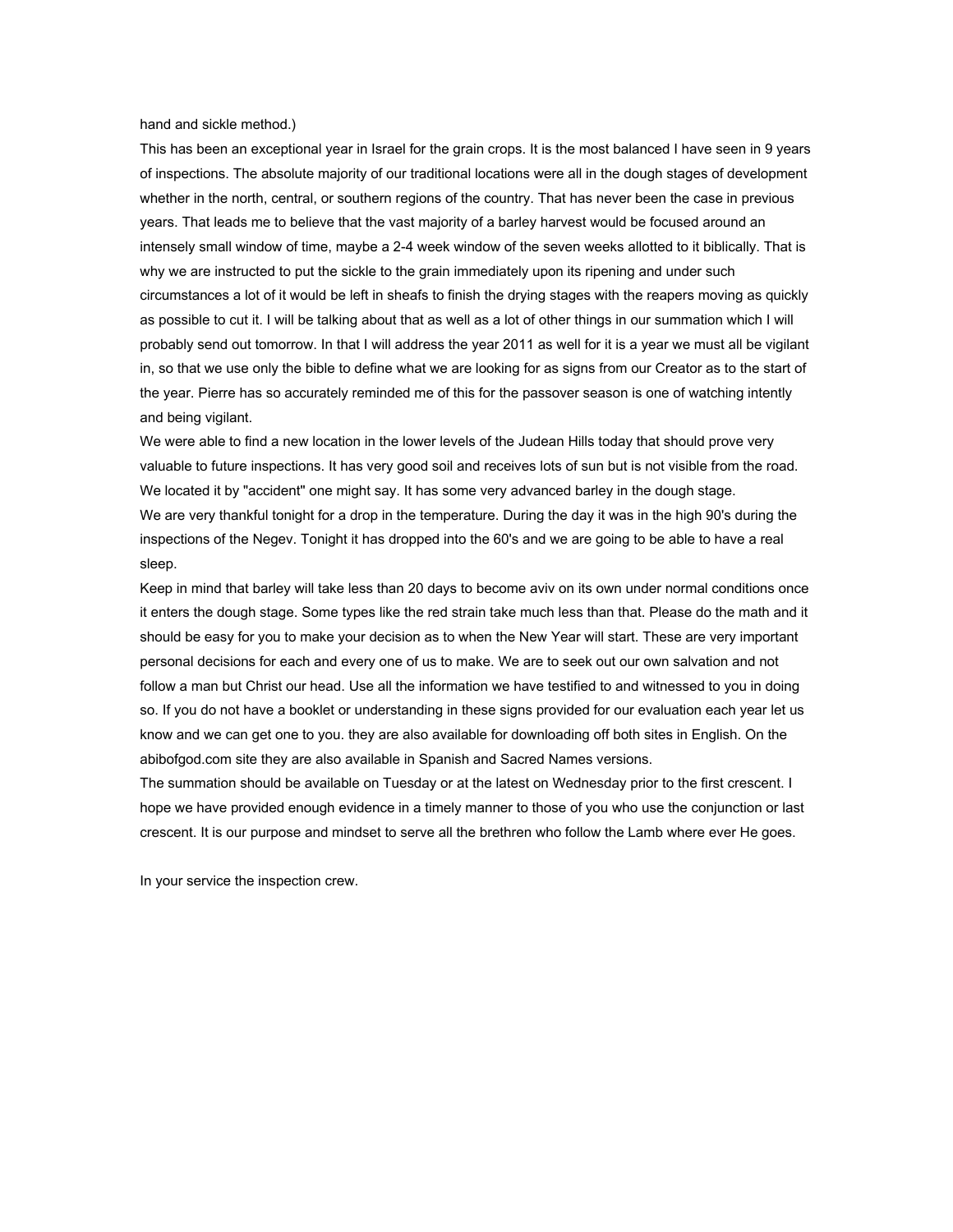

### Third Report: 3/14/2010

### Hi Folks,

And once again greetings from Israel. A very hot Israel. To illustrate how hot it has been lets look at a few simple facts that anyone can get off the internet from various sites. Lets look at the monthly averages for Jerusalem. Now keep in mind Jerusalem is high up in the Judean Hills. The regions below it have much warmer temperatures. The average high temp for March is 61 F, the average low is 43 F, with a mean temp of 52 F and an average rainfall of 3.9 inches. The average highs and lows have been shattered here to date this March. We are in the 80's in Jerusalem. We are only 10 days into March! These are very important statistics.

As we should all know it is God who controls the weather and not us puny men. The scriptures tell us this throughout. In Deut 11:10-14 God reveals this to us and much more. He tells us about agricultural methods of watering in verse 10 as to being in Egypt and contrasts that with the method used in Israel in verses 11-14. He also tells us why He and He alone does so for Israel. It is a land of hills and valleys which drink water from heaven. He says He cares for it from the beginning of the year unto its end. He tells us why in verse 14, "then I will give you the rain for your land in its season, the early rain and the latter rain, that you may gather in your grain, your new wine, and your oil."

Now brethren, it does not take a rocket scientist to figure out what God is telling us here. He is clearly telling us that He determines when He will influence the meteorological conditions for the crops growth in the times they are to do so. Does He say He will do that every year at the same time when that magic moment in the sky takes place at the equator 2,000 miles south of Israel? No! He says He will do so if we diligently obey His commandments, verse 13.

Unfortunately there are some incredibly deceived people out there who are teaching that the start of the new year, the growing and harvesting year, can't take place until after the vernal equinox. Lets illustrate how erroneous this is in both biblical understanding and agricultural understanding. Lets use this year as a ready example at hand.

The new moon will take place after sunset on Wednesday March 17. That would put the day for the wavesheaf and thus the start of the early harvest, the barley harvest, on Sunday April 4. That is a total of 21 days from today. That will start the 7 week harvest allotted to the barley. Deut 16:9 tells us that, as do other scriptures, as well as patterns throughout the entire bible. At the end of the 7 weeks we have the biblical start of another grain harvest at Pentecost or Feast of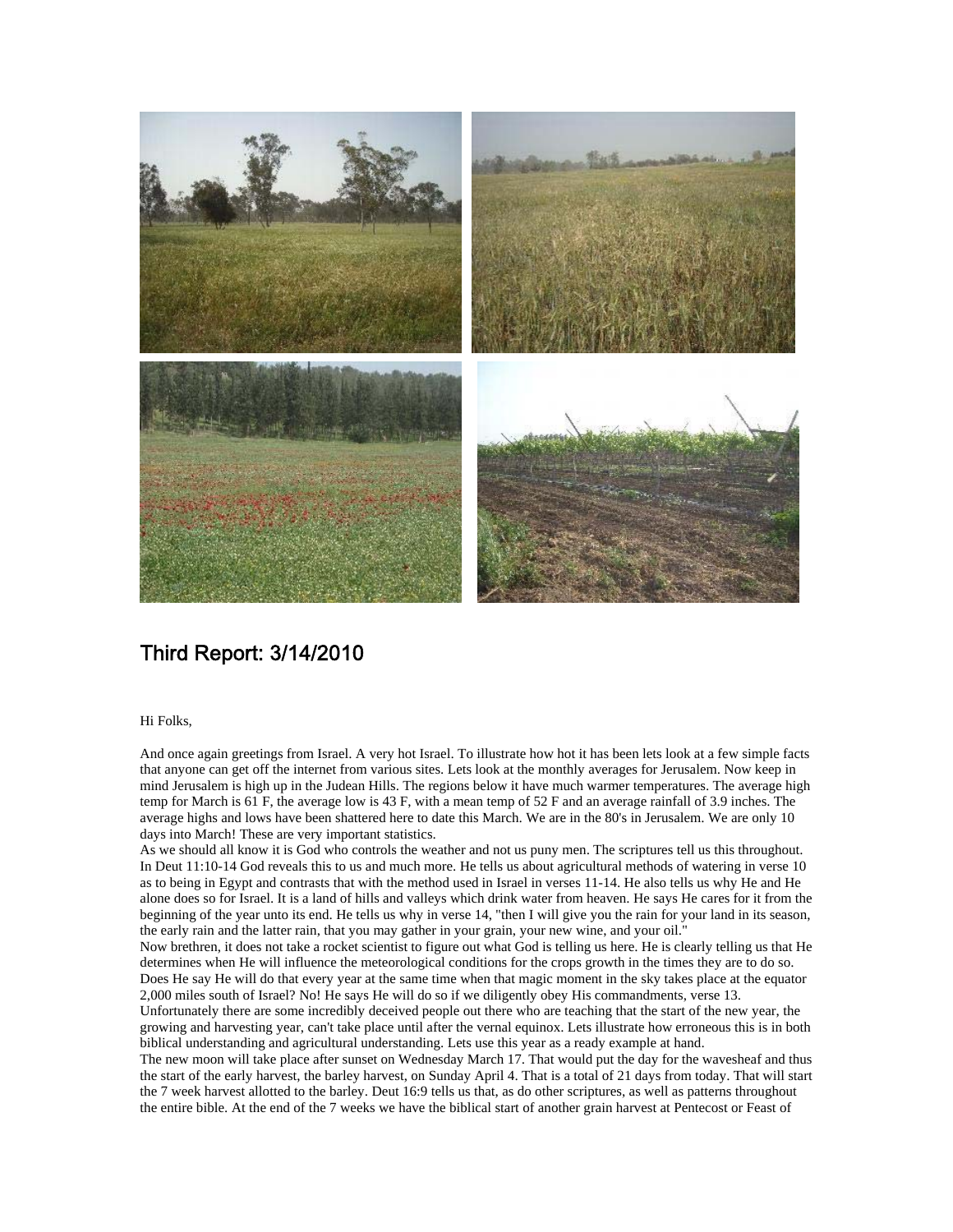Weeks. That is the wheat harvest Ex 34:22. That is the biblical sequence for the grain harvests. Of course the wheat used today is all genetically modified and when manipulated by specific planting times we find it actually being harvested in many years during the 7 week barley harvest time period. You can read a lot more about that on our site; abibofgod.com or steve.bruns.com/brianconvery.html.

So lets say the barley is ready to start harvesting this coming April 4th. Remember Israel was forbidden to start the harvest until the wavesheaf was offered during the days of UB, Lev 23:10-14. For the equinox folks the new year will not start this year until the new moon on Thursday April 15th after sunset. That would place the wavesheaf on Sunday May 2. That is 29 days that the barley would have to stand up to the elements, birds, four legged grazers and insects. Now those of you who have any type of grain growing background would be jumping out of your chairs right now. Most if not all would be inserting the fact it would not even be a harvestible crop at the end of the 29 days even if none of the above took place. You would be soberingly accurate. Any one of you could explain to the individuals who do not have your agricultural knowledge two very simple facts. The first is if ripe harvestible grain were to sit for 29 days longer than when it should be harvested it would undoubtedly drop its grain from the head to the ground after the Creators pattern. The second is even worst than that. The grain would start to sprout while in the head if it received rain or high humidity for any prolonged amount of time. This not only would render it useless for making flour but also sets up the conditions for a blight to start in it.

I think I have given enough information for all to research and decide for yourself about these two sets of circumstances. Do not follow a man! Use the spirit and the brain God has given us all to know both the knowledge of man and the knowledge of God, 1 Corinthians 2:10-16.

Please follow the biblical patterns which we are taught throughout the bible. Mark 4:26-29 is abundantly clear, for this is Christ teaching us. In 28-29 He says, "For the earth yields crops by itself; first the blade, then the head, after that the full grain in the head. But when the grain ripens, immediately he puts in the sickle, because the harvest has come." It is a biblical and agricultural error to leave it unharvested for any days longer than it should let alone 29. I hear that some are actually referencing Noah and the flood to support the deceptive and anti biblical teaching of the use of the equinox. Once again please read what God said to Noah after the flood in Genesis 8:22. Seeds are planted in the colder temperatures of winter. Barley germinates at 34 degrees F. The harvest of that seed takes place in the heat of the summer. How simple is it? God determines and defines winter and summer by these simple clear signs and relates it to His harvest in Israel (Deut 11 once again). He then tells us we will know summer and winter by what? When it is cold and when it is hot! It is very hot in Israel, and the grain is growing rapidly! It is summer by every biblical description and sign, right down to the sour grape ripening in the flower before the grain harvest (Isaiah 18:5) and the fig tree budding (Luke 21:29-30). Someone should tell the thousands upon thousands of storks migrating through Israel to Europe that it is still winter.

In tomorrows summation we will also address another terrible deception being fostered on brethren as to the barley harvest.

I am almost typed out and have not given the report for today so lets do that now.

We traveled up the Jordan Valley starting from the intersection of road 1 and road 90 at the north end of the Dead Sea. One needs to travel many miles from here to find fields of acceptable self seeded barley which is only influenced by Gods meteorological events. There are lots of areas as you close in on the junction of the Jezreel Valley with barley growing along the road and the rock strewn hillsides. Neither of these are biblically acceptable for a wave sheaf. They grow in areas that are used for grazing not planting crops. Look how God defines all this. God likens such erroneous teachings of calling them acceptable, to unrighteousness and biblical injustice. Amos 6:12 "Do horses run on rocks? Does one plow there with oxen? Yet you have turned justice into gall, and the fruit of righteousness into wormwood." There are many more scriptures which teach us the same biblical principles of agriculture.

We traveled to one of our traditional fields on top of the Gilboa Mountains which overlook the Jezreel Valley. It has always been a very reliable location in the past for aviv determinations. I hope I can attach the pictures. (Remember I am the hammer and nail and shovel and dirt guy, and not the computer guy.) This field has deep rich soil and is covered in self seeded barley. The vast majority of it is in the soft to hard dough stages. It is very healthy and ripening rapidly. We continued on through the Gilboa Mountains, with the areas receiving lots of sunshine harboring barley in the soft dough stages. Those not receiving lots of sun were in the milk stages. Nothing in the boot. In fact all the areas we covered as far north as Korazim were remarkably balanced as well. We have never found biblically acceptable barley this advanced this far north and at these elevations ever before at this time of year.

Several years ago we took some individuals out to some of these areas around Tiberias for they were interested in knowing what barley looked like and how we determined the different growth stages. One of the locations we took them to is just north of where they worked out of or at least did at that time. It is the road to Huqoq and Livnim where it runs off of road 90. The barley was very healthy which surrounded the wheat fields there. The wheat was actually starting to turn color in the awns. The barley had huge seeds in the dough stages. We traveled up to Mt Hermon as a side trip and then came back through the Golan heights down Route 98. I was curious to see the state of the grain growing there at such high elevations what with everything else we had seen to date.

The wheat was starting to change color! Almost unbelievable for this time of year in that location. It was more advanced than many fields in the N Negev which we saw last Thursday. Barley was growing everywhere with some in the late flowering stage, much of it in the the milk stages, and a lot of it in the dough stages depending on location. Brethren, this has not been this advanced here before like this.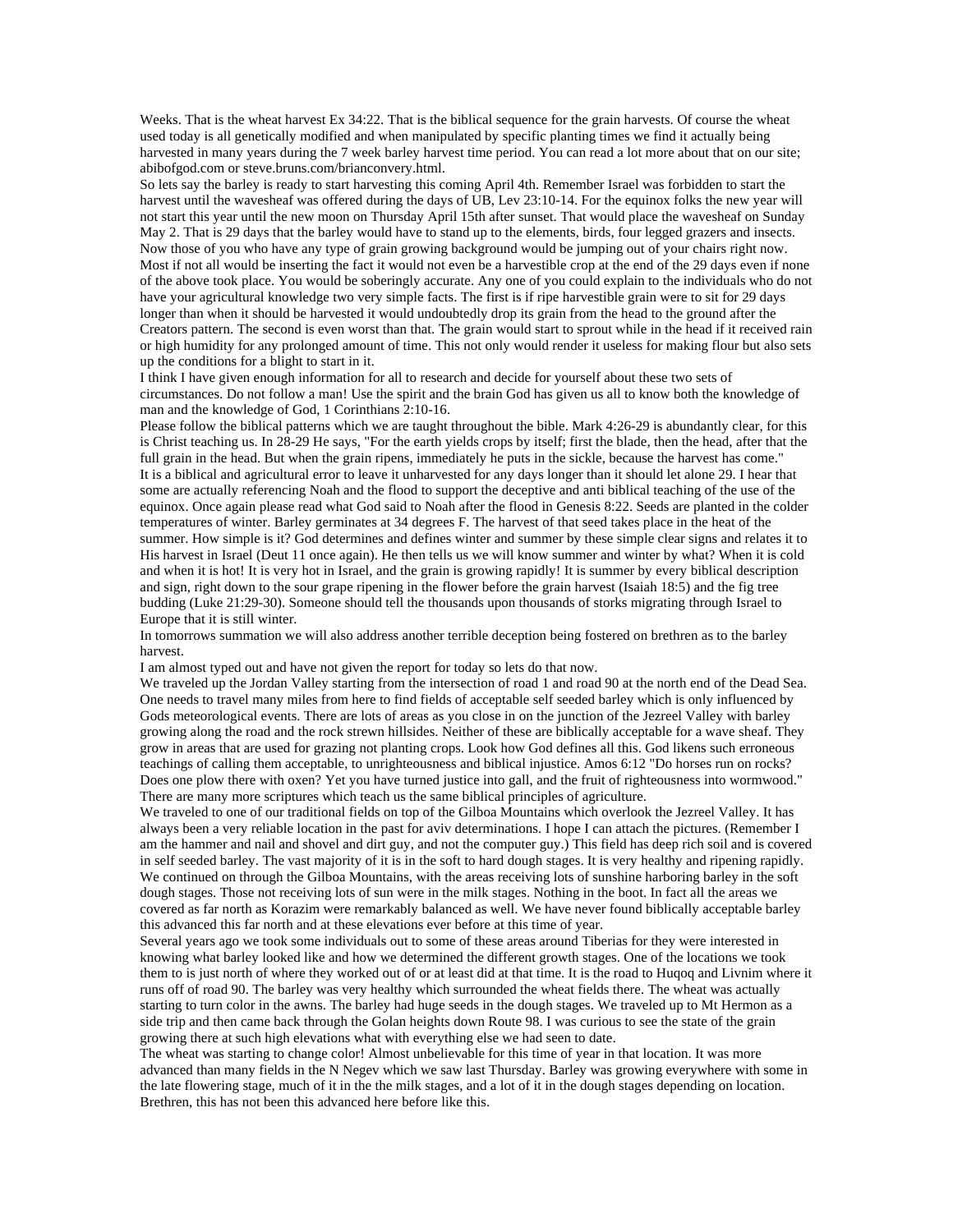Wild oats had dropped in almost every location. Keep in mind we are talking about barley and oats growing in deep, rich, rock free, soil in early March.

Coming off the Golan and seeing the Yarnon or Yarmuh river valley is always an experience. We traveled onto Beit She'an after a few more stops. For those of you who are interested the best falafel shop in the world is located there. The region around Beit She'an was the mother load of acceptable barley. Another first for us. Of course this is why we travel throughout all the agricultural areas during the inspection period at the end of the 12th lunar month. God makes the decision on what will be ready for harvest from year to year where He chooses and for the reasons He chooses. It is our responsibility to do the very best we can in seeking out the clearly visible signs He leaves us.

It was a long trip back to Jerusalem and now we are getting ready to see what the Negev holds for tomorrow in our traditional locations.

Our peace we give to you,

Your fellow servants in Christ.





### Second Report: 3/12/2010

Hi Folks,

Greetings from sweltering Jerusalem. It is really hot for someone who just left hills of snow back home. We walked around the hillsides of the Old City this morning as well as the Mount of Olives. The barley there is very healthy, indicative of having received a lot of rain this winter or in the recent past. Nothing we observed was in the boot. Most was flowering and in the milk stage except for the red strain which was in early dough stage. That is what we would have expected based on past years experience with the barley we looked at in the lower elevations on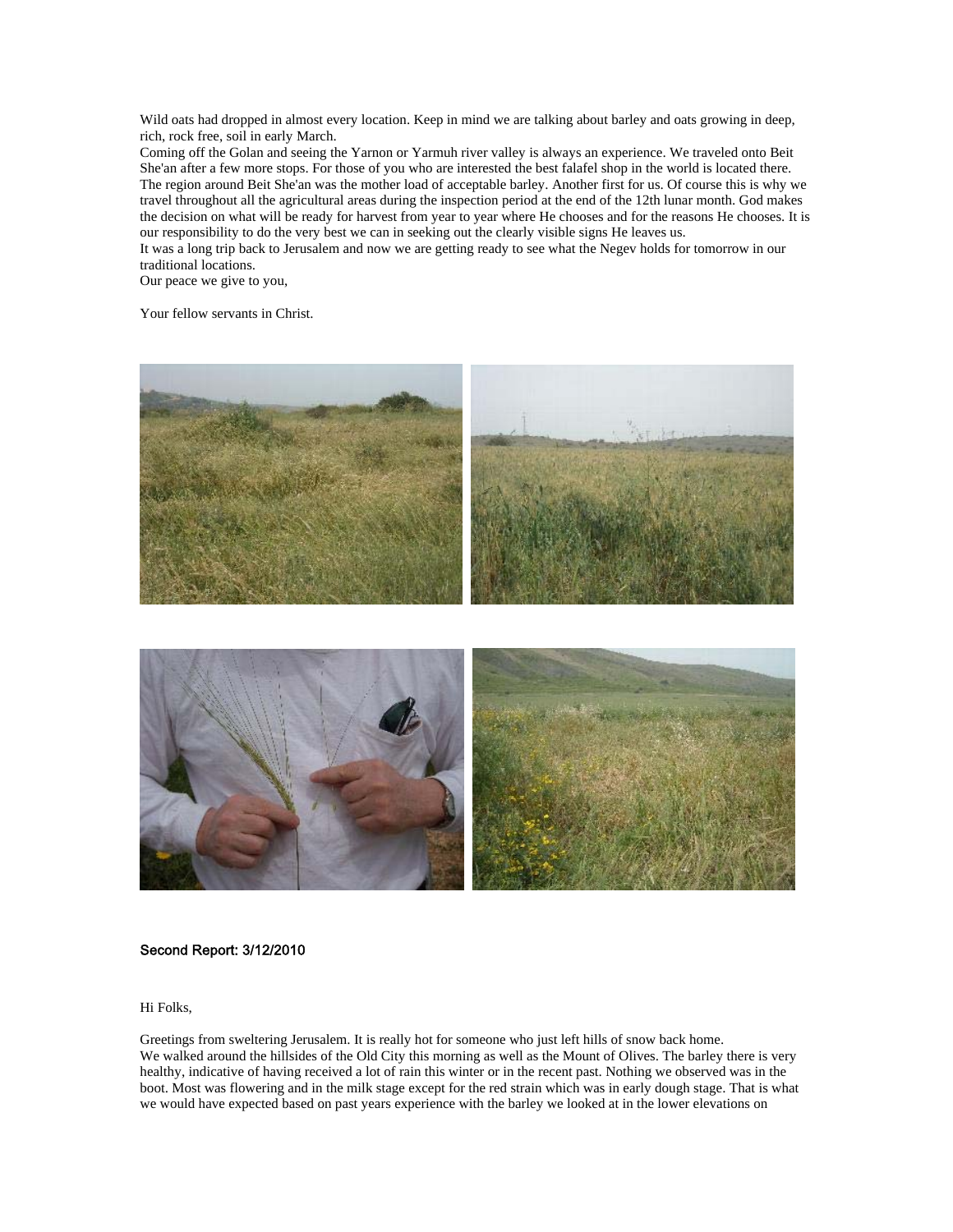### Thursday.

Some oats were getting ready to drop while others were still developing the seeds girth.

Peter you will be happy to hear the figs are where they should be based on the last couple of years observations. I will continue to follow them to discern any pattern. Thanks for your observations.

We will begin the intensive inspections Sunday and finish up on Tuesday at the latest. We will make every effort to get out as much information to those of you who go earlier than others as soon as we can. You are always in our thoughts and prayers.

Thank you,

Brian, Linda, Mike and Mary

### First Report: 3/11/2010

We arrived in Israel this morning to what is probably the warmest weather we have ever experienced here at this time of the year. Even at the high elevations of Jerusalem we were in the 80's.

We drove through some of the N Negev and saw a lot of fields of wheat just starting to turn in the head. Some fields more than others. We saw a lot of vineyards that actually had full leaves in that area and many were in the bud even up in higher elevations. We stopped and randomly checked some barley locations (self-seeded) and all of it was out of the boot with some in flowering stages, others in milk or worm stages, and some in the various stages of dough. Many locations with oats had already dropped their seed while others had not yet done so.

We are looking forward to actually getting the inspections underway on Sunday morning.

Some of you have been pressing me to make a proclomation as to the start of the year. Most of you know that is not what I am here for. Those of us who undertake the inspection process will report to you exactly what we find. It is up to each of you to use that information as we present it to make your own decision. What I or another do should not be the determining factor in what you do. The information should be used along with your understanding and commitment to the scriptures.

There are many different beliefs among those who use these reports. One simple illustration is that some keep the new crescent, some the conjunction, and some the last visible crescent. We all have to follow our own understanding and conscience in such things. We who inspect just supply a service to the body.

If we get the opportunity to do some inspections around the Old City and such tomorrow I will send out the results. One thing we can count on unless something changes drastically is that with weather like this the barley will mature at a rapid rate. We are looking forward to seeing what is available in the Jordan Valley and the Negev.

Our Peace we give to you,

Brian, Linda, Mike, and Mary

We will be conducting the aviv inspections from Sunday March 14 through Wednesday March 17 in Israel. As is our custom we will be reporting our findings after each days inspections are concluded.

Based on Bruce Armstrong's calculations the end of the 12<sup>th</sup> month will be at sunset on Wednesday March 17. That will either start the beginning of the New Year (abib) or the start of the intercalated  $13<sup>th</sup>$  month. The state of the selfseeded barley growing in Israel will determine which.

The Rabbinical Calendar calls for the month to start at sunset on March 15 making March 16 the first day. That calendar calls for the New Year to start with the  $7<sup>th</sup>$  month and not the first as most understand.

For those who are aware of the Equilux (12 hours of both night and day in a given location) it will be from March 16 to March 17 in 2010 with the heavier focus on March 16. It will actually have 11 hours 59 minutes and 12 seconds between sunrise and sunset.

 We are currently growing barley from last years inspection samples gathered from across Israel. We do this to verify that the barley was in fact aviv at the time. To be aviv the seeds must be able to reproduce themselves after the pattern of creation. If it cannot, it is not aviv.